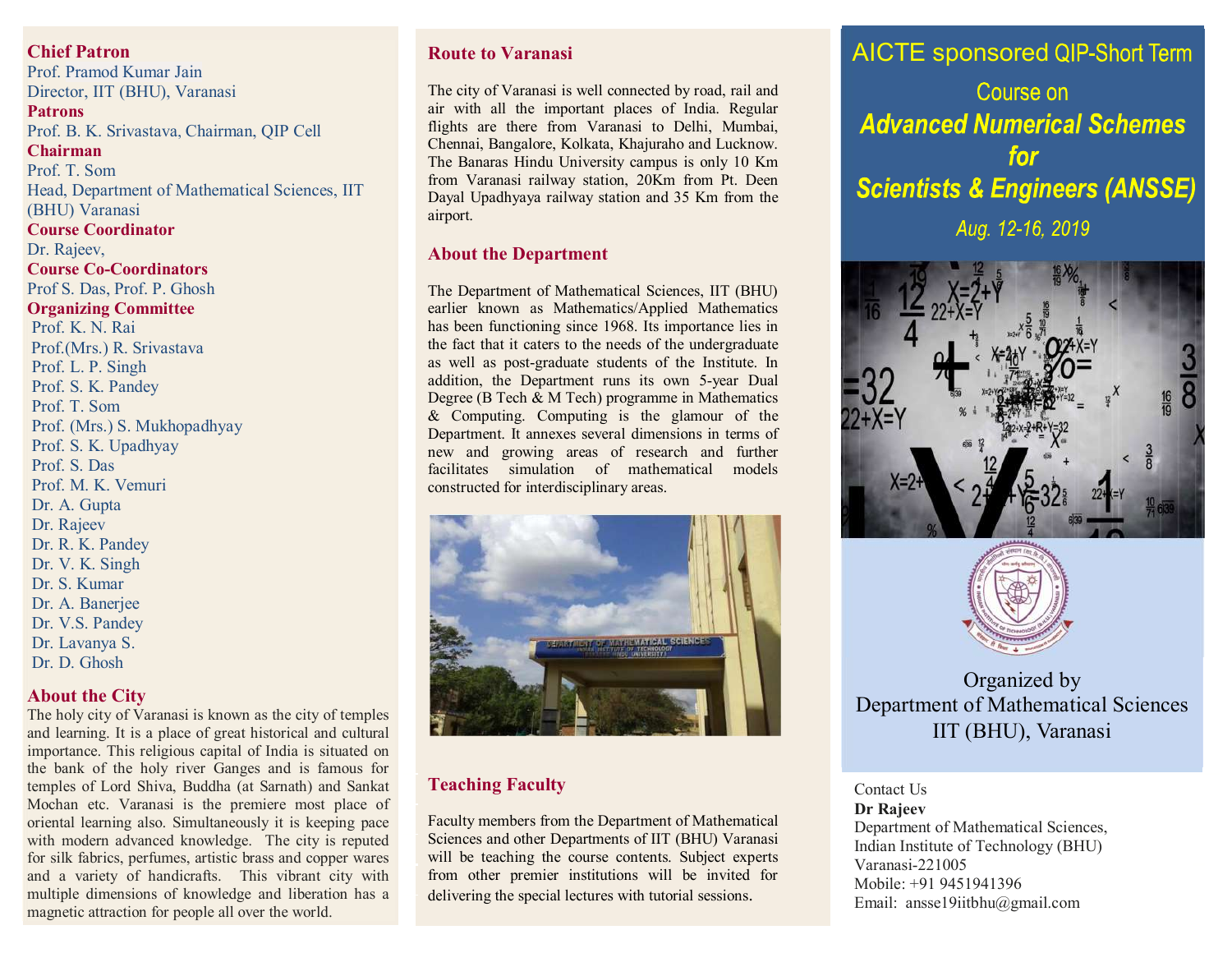# **QIP Short Term Course on**

#### **Advanced Numerical Schemes for Scientists** and Engineers (ANSSE-2019)

Aug. 12-16, 2019

# **Introduction and objectives of the course**

*These days, numerical methods have become an integral part of simulation of many complex physical problems arising in science, engineering and industry. The analytical solutions of real life problems are restricted for some particular cases and therefore, numerical methods play an important role in finding the solutions of such problems in satisfactory way. The objective of this course is to introduce classical numerical approaches like FDM, FVM and FEM and their applications in solving many complex problems of real life.*

*This course will provide an opportunity to faculty members and young researchers to interact with eminent speakers and to improve their knowledge in the field of numerical methods. Through this course, the participants will be able to implement appropriate numerical scheme to solve their own problems. Moreover, this will allow communication among mathematicians, engineers and scientists which will enhance new collaborations among them.*

### **Who can attend?**

Faculty members of University/ Engineering colleges approved by AICTE working in the departments of Applied and Pure Mathematics/Mechanical Engineering/other interested department are eligible to attend the course.

## **Registration Process**

#### **Sponsored Participants (from AICTE approved institutions)**

**By Email –** Scanned copy of the filled in application form duly endorsed by the forwarding authority to be mailed at ansse19iitbhu@gmail.com by **July 20, 2019**. Application format is given in this brochure.

 The selected participants have to send a demand draft for Rs. 2000/- drawn on any nationalized bank in favor of "Registrar, IIT (BHU), Varanasi" to the course coordinators by **July 30, 2019** as a caution deposit for confirmation of their participation. The caution money will be returned back only if the participant joins the course.

## **Course Content**

- · Applications of Finite Difference Method for Partial Differential Equations associated with science and engineering problems.
- · Applications of Finite Element Method for Ordinary and Partial Differential Equations.
- · Applications of Finite Volume Method for various science and engineering problems.
- Stability analysis and convergence of the numerical schemes.
- Discretization of Nonlinear Ordinary and Partial Differential Equations.

## **Accommodation**

## **Sponsored Participants (from AICTE approved institutions)**

Accommodation and local hospitality will be provided only to the selected candidates from AICTE approved institutions in institute guest house/hostels.

## **Financial Assistance to Sponsored Participants (from AICTE approved institutions)**

Limited number of Participants (30) from AICTE approved engineering institutions will be eligible for to and fro railway fare via shortest route in III AC class and free lodging and boarding in the Institute guest house/hostels during course period. Candidates attending the course in full only will be eligible for TA. For all other participants no TA will be paid by IIT (BHU) Varanasi.

## **Course Speakers**

Subject experts will be from IITs, NITs, Other reputed Institutes, Research Organizations and **Industries** 

## **Course Material**

Hard/Soft copies of the lecture notes/presentations will be made available to participants at the end of lecture/presentation.

## **Important Dates**

| <b>Course duration</b>                     | Aug. 12-16, 2019     |
|--------------------------------------------|----------------------|
| <b>Last date of</b><br>registration        | <b>July 20, 2019</b> |
| <b>Intimation of</b><br>selection by email | <b>July 22, 2019</b> |

*Website: www.iitbhu.ac.in*